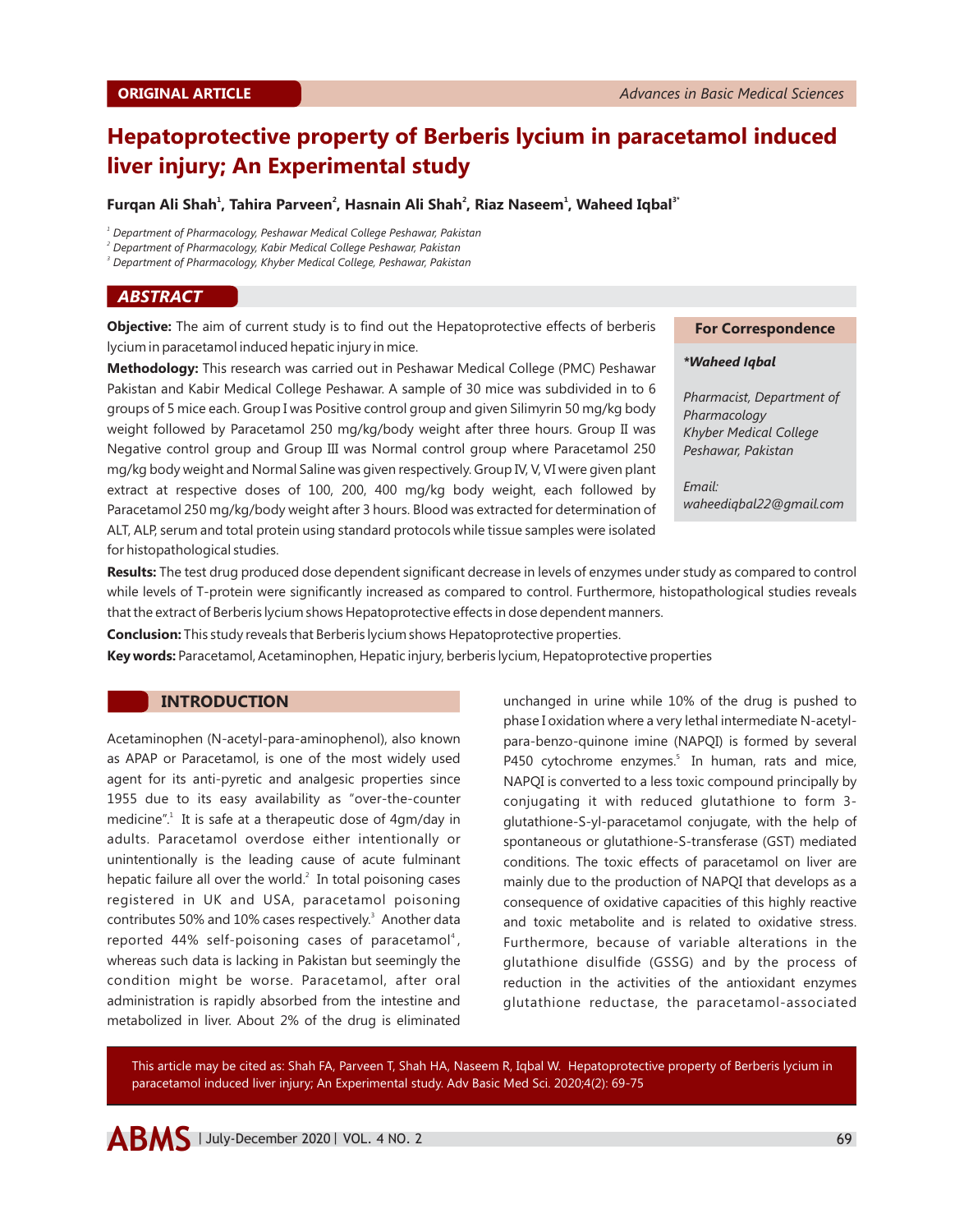depletion of the intrahepatic GSH occurs.<sup>6,8</sup> Other enzymes that also take part in depletion of intrahepatic depletion includes g-gluramyl cysteinyl synthetase, catalase, glutathione peroxidase and superoxide dismutase.<sup>9,10</sup> Once membrane of mitochondria is damaged, the mitochondria lacks the capacity to synthesize ATP, and ATP depletion causes cell death.<sup>11-12</sup> Massive necrosis of the liver cells is the most prominent feature of the acetaminophen toxicity. $13$ 

Currently, the only FDA approved anti-dote to counter paracetamol poisoning is N-Acetyl cysteine (NAC) that rapidly corrects the GSH deficiency and detoxify NAPQI but is only beneficial in early stages. Furthermore, adverse events like anaphylactic and gastrointestinal reactions limits its use with cautions.<sup>14,15</sup> Activated charcoal is also used to limit paracetamol absorption from the  $qut<sup>16</sup>$  but is ineffective in later stages. Therefore, much research is needed to develop safe and effective agents to combat paracetamol poisoning and hepatotoxicity.

Berberis lycium belongs to family Berberidaceae, possess different pharmacological activities including anti-diabetic, anti-hyperlipidemic, anti-diarrheal, anti-spasmodic, antiprotozoal, anti-bacterial and hepato-protective effects. This study focuses on the hepato-protective effect. $17,18$  of Berberis lycium on paracetamol induced hepatic injury in mice.

## **MATERIALS AND METHODS**

#### **STUDY DESIGN AND SETTINGS**

It was quasi-experimental study conducted of healthy and adult swiss albino mice of either gender weighing 25-35gm. The animals were maintained at standard laboratory conditions (25  $\pm$  2 °C and 12 hours light - 12 hours dark cycles) and were fed with standard food and water. The experimental protocols for the animal studies were approved by the ethical committee of the Riphah International university and Peshawar Medical college, Pakistan. All the experimentation was performed in pharmacology laboratory PMC and Kabir Medical College Peshawar.

#### **CHEMICALS**

The required chemicals include Paracetamol and diagnostic kits for the determination of alkaline phosphatase (ALP), alanine aminotransferase (ALT), serum bilirubin and total protein were obtained from Sigma Aldrich Germany.

Plant collection and extract preparation

Plant was collected from various parts of Lower Dir and



 $ABMS$  | July-December 2020 | VOL. 4 NO. 2

Swat, Khyber Pakhtunkhwa Pakistan and identified by qualified botanist in the department of botany, Islamia University Peshawar. The leaves were shade dried and grinded into fine powder. 1kg of plant material was soaked in 8-liter methanol for 72 hours with occasional stirring which was then passed through filter paper. The extract was prepared with rotary evaporator at 40oC to obtain dark brown paste.

## **EXPERIMENTAL WORK**

Swiss albino adult mice (25-35gms) of either sex were part of this study. The mice were obtained from Veterinary Research Institute Peshawar and were placed in the animal house of PMC. Standard environmental conditions were maintained including maintenance of temperature at 25±2°C with dark and light cycle (12/12 hours). The period of acclimatization lasted for about 10 days with standard diet.

### **ACUTE TOXICITY TEST**

To determine the LD50 of the crude extract, the adult healthy mice were randomly divided into 7 groups with 6 animals in each group. Group 1 serves as control which were given normal saline while different doses of Berberis lycium extract were given in ascending order to group 2, 3, 4, 5, 6 and 7 at dose of 200, 400, 600, 800, 1000 and 1200mg/kg respectively. The mortality rate was observed for 24 hours. The LD50 was calculated according to previous work published.

## **EXPERIMENTATION**

For experimentation, the 30 animals were subdivided into six different groups, each having 5 mice. Group I was Positive control group and given Silymarin 50 mg/kg body weight followed by Paracetamol 250 mg/kg/body weight after three hours. Group II was Negative control group and Group III was Normal control group where Paracetamol 250 mg/kg body weight and Normal Saline was administered respectively. Group IV, V, VI were given plant extract at dose of 100, 200, 400 mg/kg body weight, each followed by Paracetamol 250 mg/kg/body weight after 3 hours. Animals were slaughtered by cervical decapitation on day ten and blood was collected for biochemical investigations.

#### **BIOCHEMICAL INVESTIGATIONS**

The blood were subjected to centrifuge for serum isolation at 4000 cycles/min for about 20 minutes and Liver Function tests (LFTs) i.e. ALT, ALP, Serum bilirubin and total protein were estimated as per standard protocol.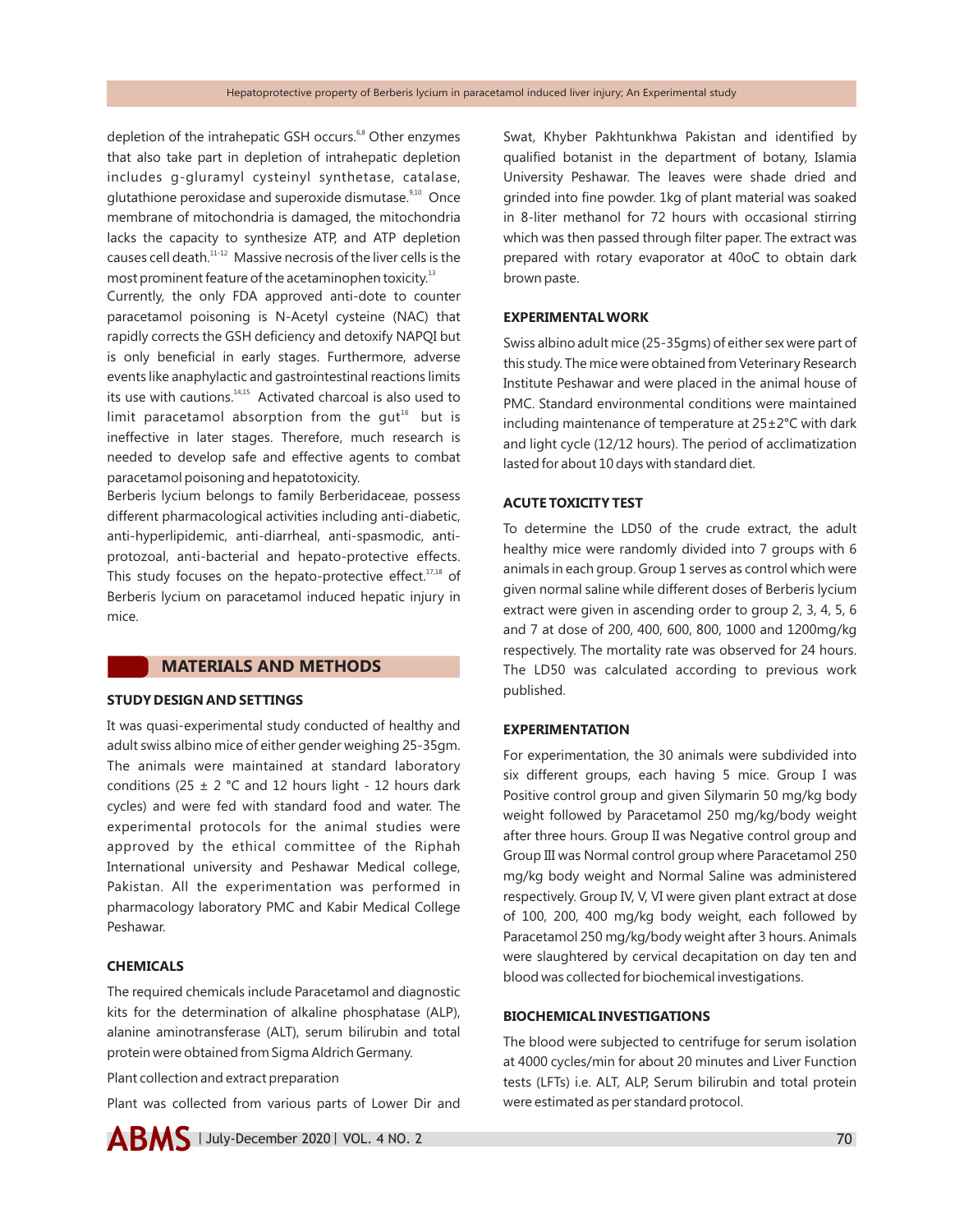| S. No.         | Treatment                               | $ALT \pm SD$           | $ALP \pm SD$           | Serum bilirubin ± SD | Total protein ± SD  |
|----------------|-----------------------------------------|------------------------|------------------------|----------------------|---------------------|
| 1              | Saline                                  | $39.40 \pm 5.06$       | $247.60 \pm 14.55$     | $1.00 \pm 0.03$      | $3.88 \pm 0.23$     |
| 2              | Silymarin + paracetamol                 | $224.00 \pm 8.12$ ***  | 146.80 ± 37.95 ***     | $0.58 \pm 0.03$ ***  | $5.42 \pm 0.18$ **  |
| 3              | Paracetamol -ive                        | $571.40 \pm 61.63$ *** | $518.00 \pm 20.59$ *** | $1.92 \pm 0.13$ ***  | $4.34 \pm 0.18$ **  |
| $\overline{4}$ | <b>Experimental Group</b><br>(100mg/kg) | $232.00 \pm 21.13$ *** | $262.00 \pm 38.91$ *** | $0.80 \pm 0.08$ ***  | $5.66 \pm 0.24$ **  |
|                | <b>Experimental Group</b><br>(200mg/kg) | $143.00 \pm 16.25$ *** | $184.60 \pm 23.42$ *** | $0.82 \pm 0.05$ ***  | $5.52 \pm 0.11$ **  |
| 6              | <b>Experimental Group</b><br>(400mg/kg) | $62.20 \pm 9.08$ ***   | $155.00 \pm 17.18$ *** | $0.84 \pm 0.06$ ***  | $5.72 \pm 0.28$ *** |

**Table 1:** Effect of Berberis lycium as compared to control

\* P <0.05, \*\* P < 0.003 and \*\*\* P <0.001, ALT: alanine aminotransferase, ALP: alkaline phosphatase

## **HISTOPATHOLOGICAL STUDIES**

Liver from the animals were isolated and subsequently stored in buffered formalin solution (10%). The samples were embedded in paraffin wax after dehydration with graded alcohol dilutions followed by xylene treatment. The microtome were used to cut 5-6μm sections and subsequently stained with hematoxylin and Eosin (H&E) staining was done using the protocols previously mentioned. The slides were examined under microscope with 10x magnification for histopathological changes.

## **STATISTICAL ANALYSIS**

All the values are expressed in mean  $\pm$  standard deviation (SD). One way analysis of variance (ANOVA) was utilized as judgment test of significant difference among groups followed by Dunnet's multiple comparison Post-test using statistical package for social sciences (SPSS) version 22.0. Pvalues less than 0.05 were considered significant.

## **RESULTS**

## **HEPATOPROTECTIVE ACTIVITY**

The test drug produced a dose-dependent decrease in the levels of enzymes under study. This was signified by a progressive decrease in SGPT of the test drug at the dose of 100 mg/kg (P < 0.001), 200 mg/kg (P < 0.001) and 400 mg/kg ( $P < 0.001$ ) as compared to control. Similarly, the levels of ALP and SBR significantly decreased at the tested doses of 100 mg/kg (p < 0.001), 200 mg/kg (P < 0.001) and 400 mg/kg (P < 0.001) as compared to control. Whereas, the T-protein levels were increased at the tested doses 100 mg/kg (P < 0.01), 200 mg/kg (P < 0.01) and 400 mg/kg (P < 0.001) as compared to control. Table 1 below summarizes the results.

We also studied the histopathological changes that occurred in different groups, i.e., experimental and control groups. In figure 1 below legend 1a shows normal histology of liver. This was normal control group in which only normal saline was given for about 9 days. No histopathological changes were observed in this group. Portal triads are visible and there is no evidence of hemorrhages or necrosis.

In the negative control group (legend 1b), which was given only acetaminophen (250 mg/kg body weight) for a period of 9 days. There are obvious signs of damage to the liver cells. There are microcellular changes in the cells. Nuclei of the cells have been washed out (black arrow) and fatty changes (white arrow) are clearly visible. In portal triad, there is infiltration of inflammatory cells (blue arrow).

Furthermore, in positive control group in which silymarin (50 mg/kg body weight) along with acetaminophen (250 mg/kg body weight) after 3 hours gap was given. There was less damage to the cells. There was zone wise damage, minute amount of hemorrhages (arrow) and portal triad was visible with no fatty changes (small arrow: legend 1c).

The experimental group E1 in which acetaminophen (250 mg/kg body weight) along with extract of plant (Berberis lycium) in dose of 100 mg/kg body weight was given, showed focal hemorrhages (**encircled**) with no microcellular damage as was present in negative control (legend 1d). This showed that plant Berberis lycium has Hepatoprotective property.

In extract group E2 we have only increased the dose of plant extract to 200 mg/kg body weight. There were minute focal hemorrhages (long arrow) as compared to the previous group E1. Portal triad (short arrow) was visible with no **microcellular changes. This again shows the** hepatoprotective effects of Berberis lycium (legend1e). In extract group E3, the dose of plant Berberis lycium has been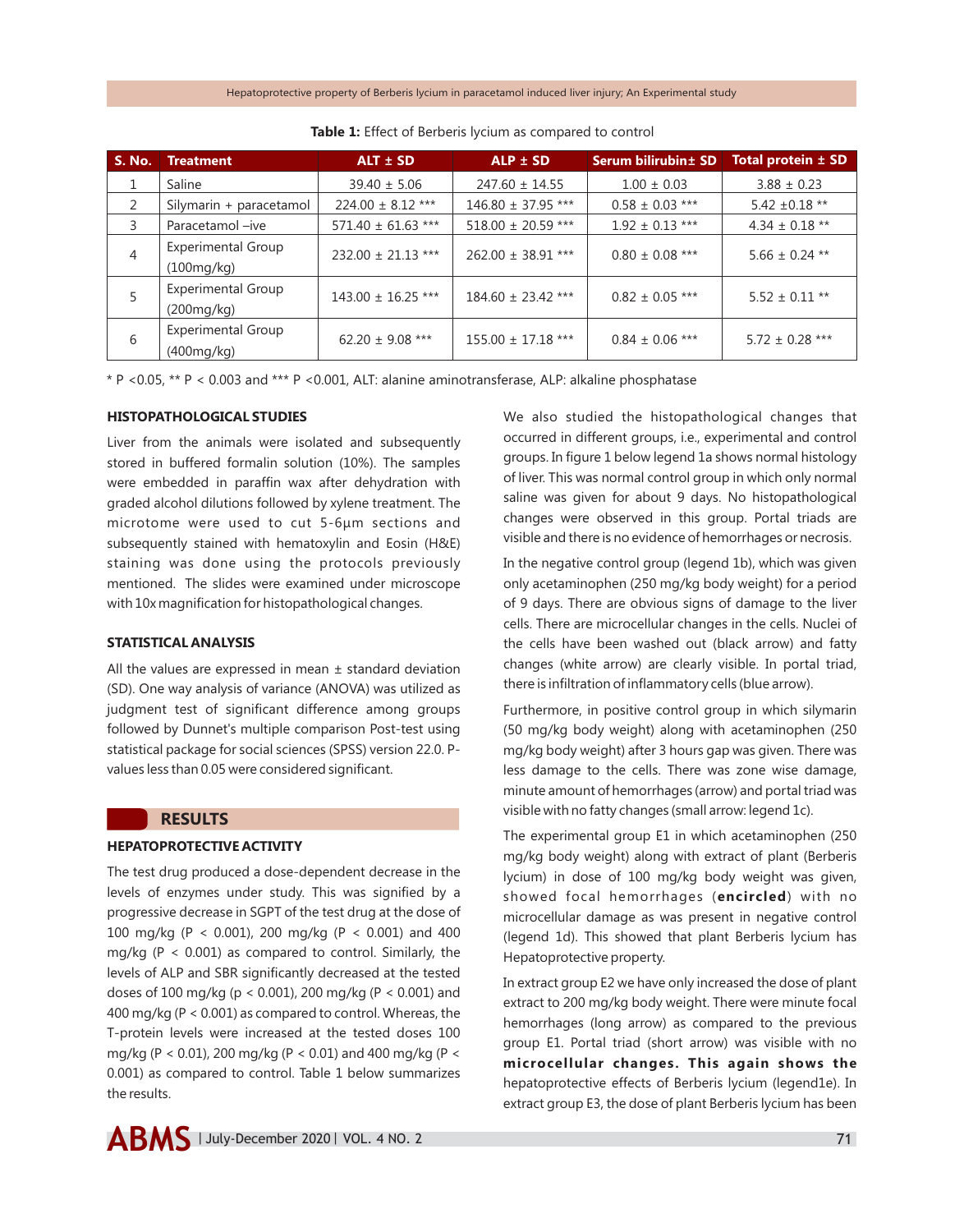

Figure 1: Histology of mice liver

- 1a: Histology of mice liver in normal control group
- 1b: Histology of mice liver in negative control group
- 1c: Histology of mice liver in positive control group
- 1d: Histology of mice liver in plant extract group E1 (100 mg/kg body weight)
- 1e: Histology of mice liver in plant extract group E2 (200 mg/kg body weight)
- 1f: Histology of mice liver in plant extract group E3 (400 mg/kg body weight)

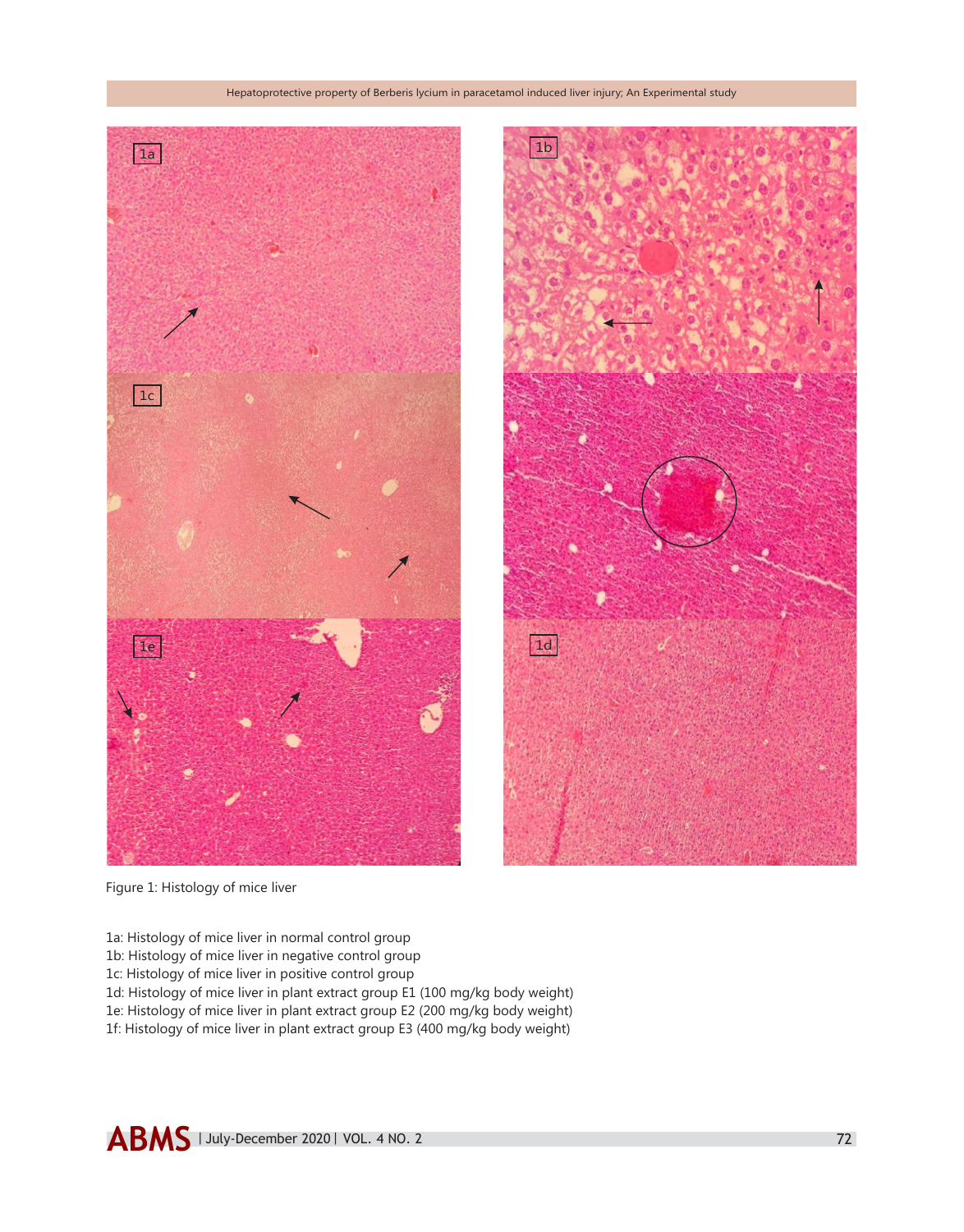increased to 400 mg/kg while dose of paracetamol was same (250mg/kg). In this group no damage to the liver was observed in the slide. This confirms the Hepatoprotective properties of Berberis lycium (legend1f).

## **DISCUSSION**

The adverse effects of drugs have been a matter of serious concern to a prescriber. Even the drugs that were tested and proved to be less toxic were found to be responsible for many adverse effects in the post marketing surveillance phase and for the same reason have been withdrawn from the market. The fact that liver plays important role in metabolism of many drugs and chemicals predisposes the liver directly to face a major share of the overall damage caused by these drugs. To safeguard the liver from these damages many drugs have been developed and there is always a need for a better drug in this regard. The unique anatomical position of liver between the portal and hepatic circulation causes it to face a wide variety of different substances which are metabolized and eliminated by the liver with the help of wide array of different enzyme systems. But concentration of these chemical substances matters which might damages the liver because in normal situation the liver has the capability to cope-up these situations. Among these chemical reagents/drugs, paracetamol also damages the liver in high concentration and this is the fact that for evaluation of the Hepatoprotective properties of new agents, paracetamol induced liver toxicity is frequently used in animal model.

Berberis lycium is a plant which has been mentioned in folk medicine for its healing properties including beneficial effects on liver. This became the drive for the present study because no such scientific study has been previously performed to prove the claims about the usefulness of Berberis lycium in liver aliments. Berberis lycium extract was screened for its Hepatoprotective effects by the available in vivo test model system which has its own limitations and is feasible only with hepato-toxins, producing reproducible type of hepatic injury, capable of conveniently quantified.

Various research scholars have evaluated herbal plants for their antioxidant properties which help in protecting various organs from oxidative damage. Paracetamol induced hepatotoxicity was proved by means of biochemical and histopathological evidence in this study. Berberis lyceum decreases the increased levels of the ALT, ALP, and serum bilirubin most significantly and increases the total protein insignificantly. The effect on serum ALT levels is the most

obvious finding; it is higher than that produced by the standard drug silymarin. This shows that the hepatocytes are better protected by this drug (as shown). On the basis of histological and pathological studies, severe wear and tear in hepatocytes was documented in paracetamol treated mice. Rafiq et al, used bark of Berberis lycium against isoniazid-induced liver toxicity and found the hepatoprotective activity of the plant. A similar study was conducted by Khan and his colleagues where hepatoxicity in rats were induced with carbon tetrachloride (CCL), reported significant difference in ALT, AST and ALP levels between CCL4 treated and Berberis lycium treated group (p<0.001). Studies of antioxidant properties of Berberis lycium have been conducted where researcher observed that the plant extract inhibits the formation of free radicals which damage the liver and cause fibrosis. So, this plant can be used in jaundice being possessing anti-oxidant activity as well.

This study shows that the methanolic extract of leaves of Berberis lycium in higher doses most significantly (p<0.001) reversed the inflammatory changes in mice liver. The histopathological changes induced by acetaminophen got improved by the extract which may be attributed to the presence of substances such as flavonoids and berberine in leaves of berberis lycium. Because of its several beneficial properties such as edible nature, easy accessibility and cost effectiveness, berberis lycium can be regarded as a beneficial source of active contents capable of healing hepatic ailments.

#### Study limitations

Different model of hepatotoxicity might be used to authenticate the efficacy of berberis lycium further. Furthermore, compound isolation needs to carried out to determine the actual compound that shows hepatoprotective activity.

# **CONCLUSION**

Berberis lycium shows Hepatoprotective effects on paracetamol induced hepatotoxicity in dose dependent manner. The maximum effect is achieved at 400mg/kg.

#### **Conflict of interest**

The authors declare no conflict of interest.

# **REFERENCES**

1. Bunchorntavakul C, Reddy KR. Acetaminophen-related hepatotoxicity. Clinics in liver disease. 2013;17(4):587- 607.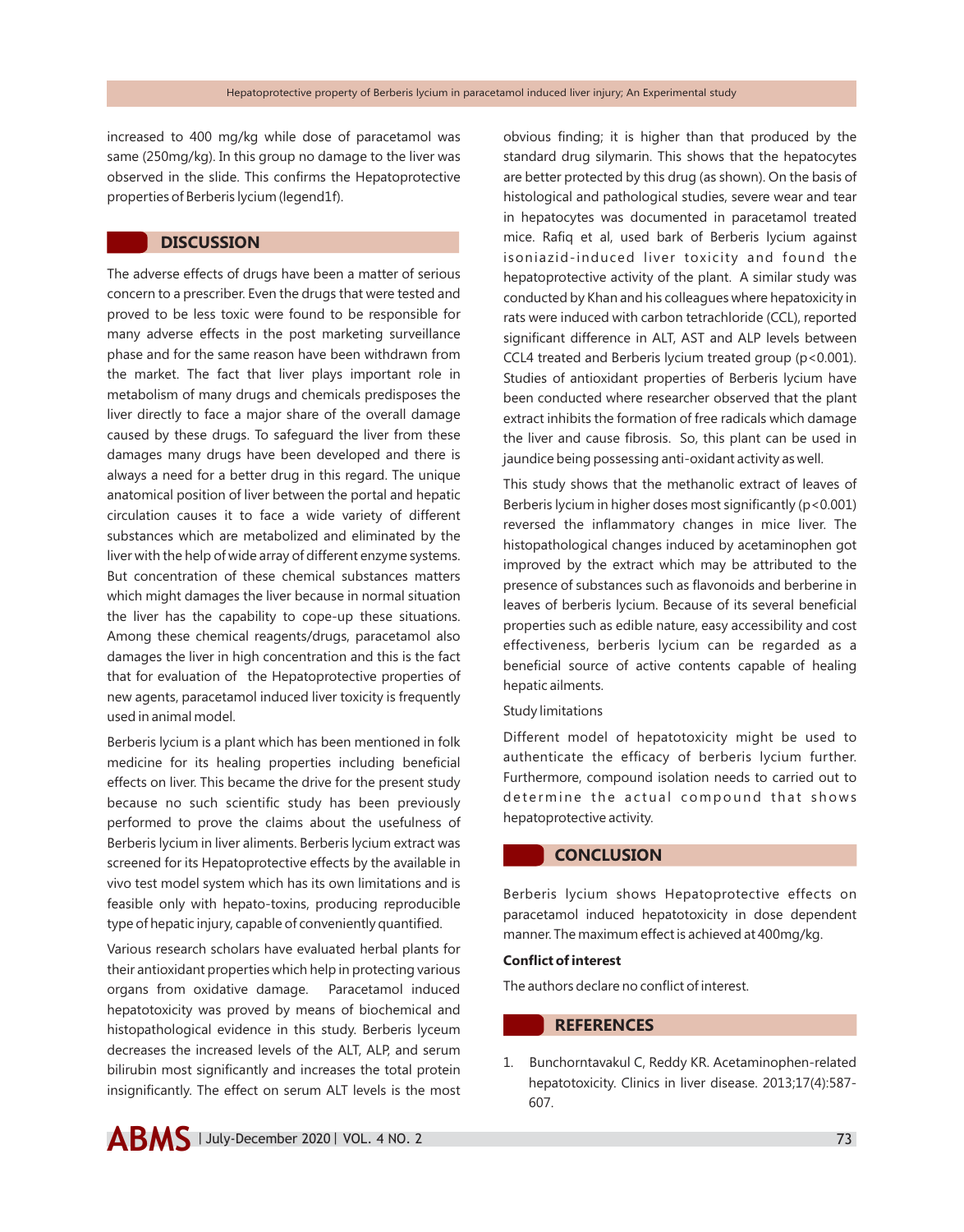- 2. Ben-Shachar R, Chen Y, Luo S, Hartman C, Reed M, Nijhout HF. The biochemistry of acetaminophen hepatotoxicity and rescue: a mathematical model. Theoretical biology and medical modelling. 2012;9(1):55.
- 3. Caparrotta TM, Antoine DJ, Dear JWJEjocp. Are some people at increased risk of paracetamol-induced liver injury? A critical review of the literature. 2018;74(2):147- 60.
- 4. Carroll R, Benger J, Bramley K, Williams S, Griffin L, Potokar J, et al. Epidemiology, management and outcome of paracetamol poisoning in an inner city emergency department. 2015;32(2):155-60.
- 5. Yoon E, Babar A, Choudhary M, Kutner M, Pyrsopoulos N. Acetaminophen-induced hepatotoxicity: a comprehensive update. Journal of clinical and translational hepatology. 2016;4(2):131.
- 6. Acharya M, Lau-Cam CA. Comparison of the protective actions of N-acetylcysteine, hypotaurine and taurine against acetaminophen-induced hepatotoxicity in the rat. Journal of biomedical science. 2010;17(1):S35.
- 7. Adamson GM, Harman AW. Oxidative stress in cultured hepatocytes exposed to acetaminophen. Biochemical pharmacology. 1993;45(11):2289-94.
- 8. Rousar T, Kucera O, Krivakova P, Lotková H, Kandar R, Muzakova V, et al. Evaluation of oxidative status in acetaminophen-treated rat hepatocytes in culture. Physiological research. 2009;58(2):239.
- 9. O'brien P, Slaughter M, Polley S, Kramer K. Advantages of glutamate dehydrogenase as a blood biomarker of acute hepatic injury in rats. Laboratory animals. 2002;36(3):313-21.
- 10. O'Brien P, Slaughter M, Swain A, Birmingham J, Greenhill R, Elcock F, et al. Repeated acetaminophen dosing in rats: adaptation of hepatic antioxidant system. Human & experimental toxicology. 2000;19(5):277-83.
- 11. Yang R, Miki K, He X, Killeen ME, Fink MP. Prolonged treatment with N-acetylcystine delays liver recovery from acetaminophen hepatotoxicity. Critical care. 2009;13(2):R55.
- 12. Yang R, Zhang S, Cotoia A, Oksala N, Zhu S, Tenhunen J. High mobility group B1 impairs hepatocyte regeneration in acetaminophen hepatotoxicity. BMC gastroenterology. 2012;12(1):45.
- 13. Jaeschke H, McGill MR, Ramachandran A. Oxidant stress, mitochondria, and cell death mechanisms in

drug-induced liver injury: lessons learned from acetaminophen hepatotoxicity. Drug metabolism reviews. 2012;44(1):88-106.

- 14. Buckley NA, Dawson AH, Isbister GK. Treatments for paracetamol poisoning. Bmj. 2016;353:i2579.
- 15. Yarema M, Chopra P, Sivilotti ML, Johnson D, Nettel-Aguirre A, Bailey B, et al. Anaphylactoid reactions to intravenous N-Acetylcysteine during treatment for acetaminophen poisoning. Journal of Medical Toxicology. 2018;14(2):120-7.
- 16. Chiew AL, Gluud C, Brok J, Buckley NAJCDoSR. Interventions for paracetamol (acetaminophen) overdose. 2018(2).
- 17. Khan MA, Khan J, Ullah S, Malik SA, Shafi M. Hepatoprotective effects of Berberis lycium, Galium aparine and Pistacia integerrima in carbon tetrachloride (CCl4)-treated rats. Journal of Postgraduate Medical Institute (Peshawar-Pakistan). 2011;22(2).
- 18. Kulkarni S, Dhir A. Berberine: a plant alkaloid with therapeutic potential for central nervous system disorders. Phytotherapy research. 2010;24(3):317-24.
- 19. Akhila JS, Shyamjith D, Alwar M. Acute toxicity studies and determination of median lethal dose. Current science. 2007:917-20.
- 20. Shanmugasundaram P, Venkataraman S. Hepatoprotective and antioxidant effects of Hygrophila auriculata (K. Schum) Heine Acanthaceae root extract. Journal of ethnopharmacology. 2006;104(1):124-8.
- 21. Fischer AH, Jacobson KA, Rose J, Zeller R. Hematoxylin and eosin staining of tissue and cell sections. Cold spring harbor protocols. 2008;2008(5):pdb. prot4986.
- 22. Abirami A, Nagarani G, Siddhuraju PJFs, wellness h. Hepatoprotective effect of leaf extracts from Citrus hystrix and C. maxima against paracetamol induced liver injury in rats. 2015;4(1):35-41.
- 23. Popper H, Schaffner F. Liver: structure and function. Liver: structure and function. 1957.
- 24. Pourmorad F, Hosseinimehr S, Shahabimajd N. Antioxidant activity, phenol and flavonoid contents of some selected Iranian medicinal plants. African journal of biotechnology. 2006;5(11).
- 25. Djeridane A, Yousfi M, Nadjemi B, Boutassouna D, Stocker P, Vidal N. Antioxidant activity of some Algerian medicinal plants extracts containing phenolic compounds. Food chemistry. 2006;97(4):654-60.

 $ABMS$  | July-December 2020 | VOL. 4 NO. 2